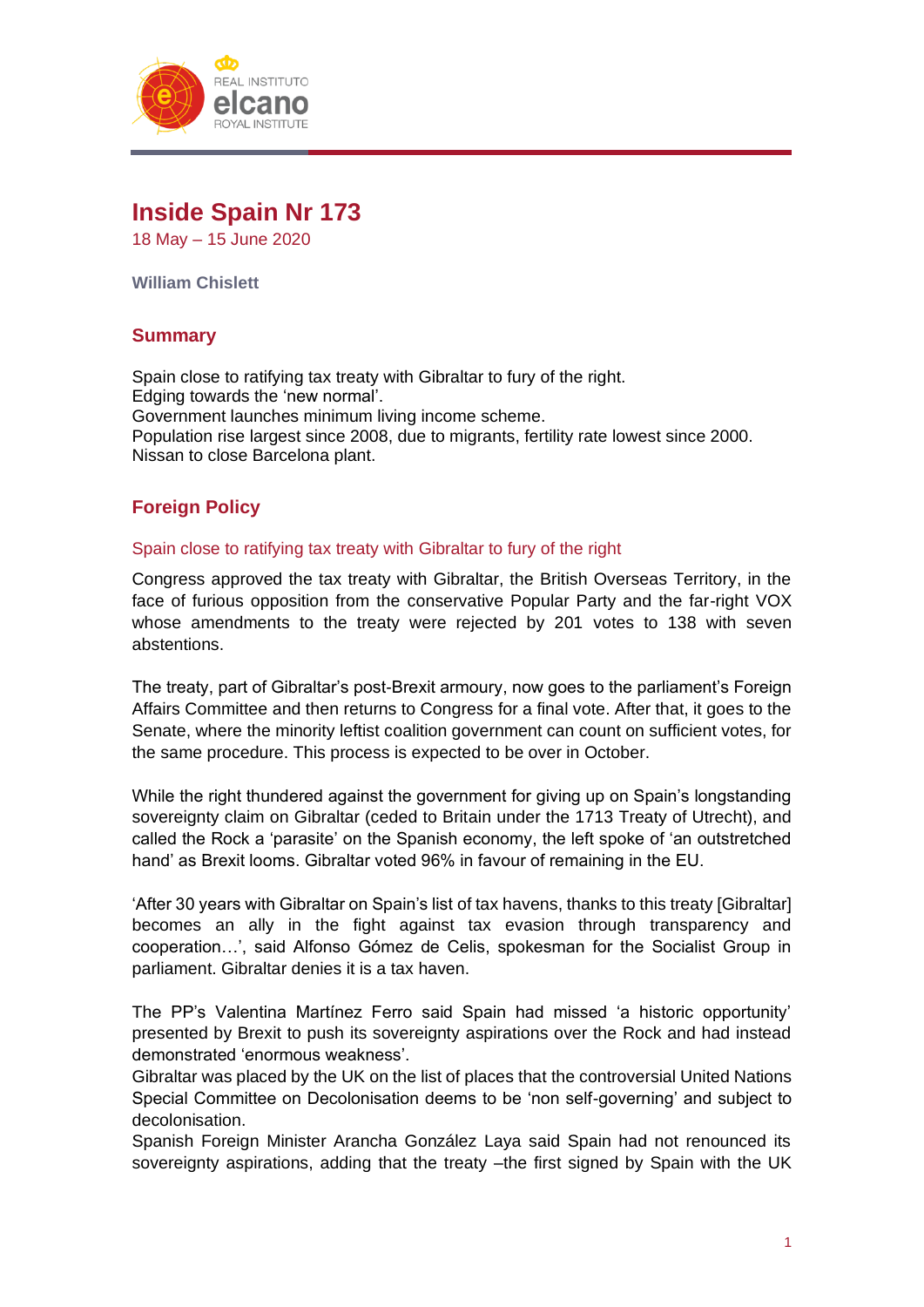regarding Gibraltar since the Treaty of Utrecht– safeguarded the UK and Spain's respective traditional positions.

Gibraltar's Chief Minister, Fabian Picardo, hailed the treaty last year when it was agreed as 'massively significant' as 'Spain recognises, for the first time in history, the existence of registered Gibraltarians and of the Gibraltarian Status Act'.

The treaty resolves the tax status for people and companies who live or are based in one jurisdiction but work or generate revenue in the other, and it cuts both ways. Some 15,000 workers cross every day from Spain into Gibraltar, which has a much lower tax regime than its neighbour, mainly Spaniards. The treaty has similar provisions to those in a double-taxation treaty, and provides for Gibraltar to keep legislation equivalent with EU law on matters related to transparency, cooperation, harmful tax practices and antimoney laundering.

The tax treaty and the four memorandums of understanding (MoUs), signed in 2018 between Gibraltar, the UK and Spain, and the Gibraltar protocol in the UK's withdrawal agreement, which underpins Gibraltar's position during the transition period, represent a starting point for discussion about a future relationship with Spain.

The MoUs cover citizens' rights, environmental matters, cooperation in police and customs matters and tobacco and other products. They ensure the Rock's orderly withdrawal from the EU and set out a time-limited framework for cooperation with Spain and were conditional on the UK achieving a negotiated exit from the EU, which took place on 31 January 2020.

As for the future free-trade agreement between the UK and the EU, to be signed by 31 December 2020, the end of the transition period, Gibraltar has made it clear that it must be part of the negotiation process related to the Rock, and it would walk away if any deal had sovereignty implications as the price for inclusion.

Gibraltar, the UK and Spain held their first round of talks on the Rock's post-Brexit relations with Spain on 9 June. No details were released.

# **Domestic scene**

## Edging towards the 'new normal'

The state of emergency imposed on 14 March because of the outbreak of COVID-19 is set to end on 21 June when the country will enter the 'new normal'.

Most of the country was in Phase 3 as of 15 June, the last step before the 'new normal,' except for the region of Madrid, the city of Barcelona and its metropolitan area, part of Lleida and the provinces of Salamanca, Ávila, Segovia and Soria (see Figure 1). These areas account for 30% of the 47 million population. Under Phase 3, regional governments, not the central government, decide matters related to the coronavirus including movement between these regions.

The north-western region of Galicia went straight into 'new normal' this week. This restored freedom of movement within the territory, but with certain safety norms in place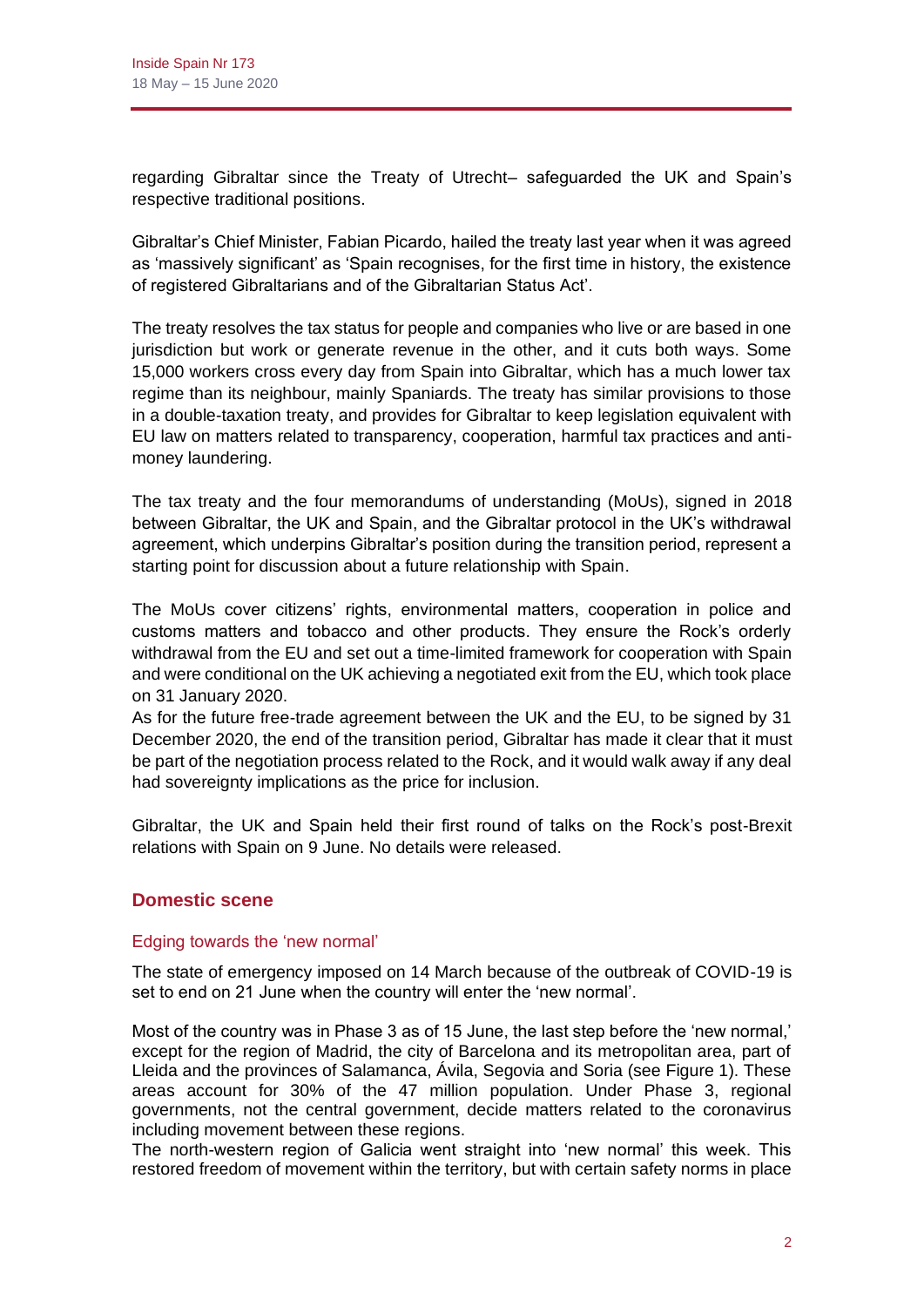such as social distancing and hygiene measures.



**Figure 1. Spain: phase 2 in yellow and phase 3 in green**

Source: *El País*.

When the whole country is in this situation, face masks will remain compulsory in closed spaces or when it is not possible to keep a distance of 1.5 metres between people. Citizens will be able to move freely across the whole of Spain.

With more than 240,000 confirmed cases (almost 52,000 of them health workers) and over 27,000 deaths (19,400 of them in old people's homes from COVID-19 or compatible symptoms and 98 health workers), the sixth largest numbers in the world, Spain's return to some kind of normality has been a long haul (see Figure 2). Of all Spain's mistakes in tackling coronavirus, the epidemic in care homes is the most shocking. They were underresourced and totally unprepared. The police have issued more than one million fines for breaking the rules.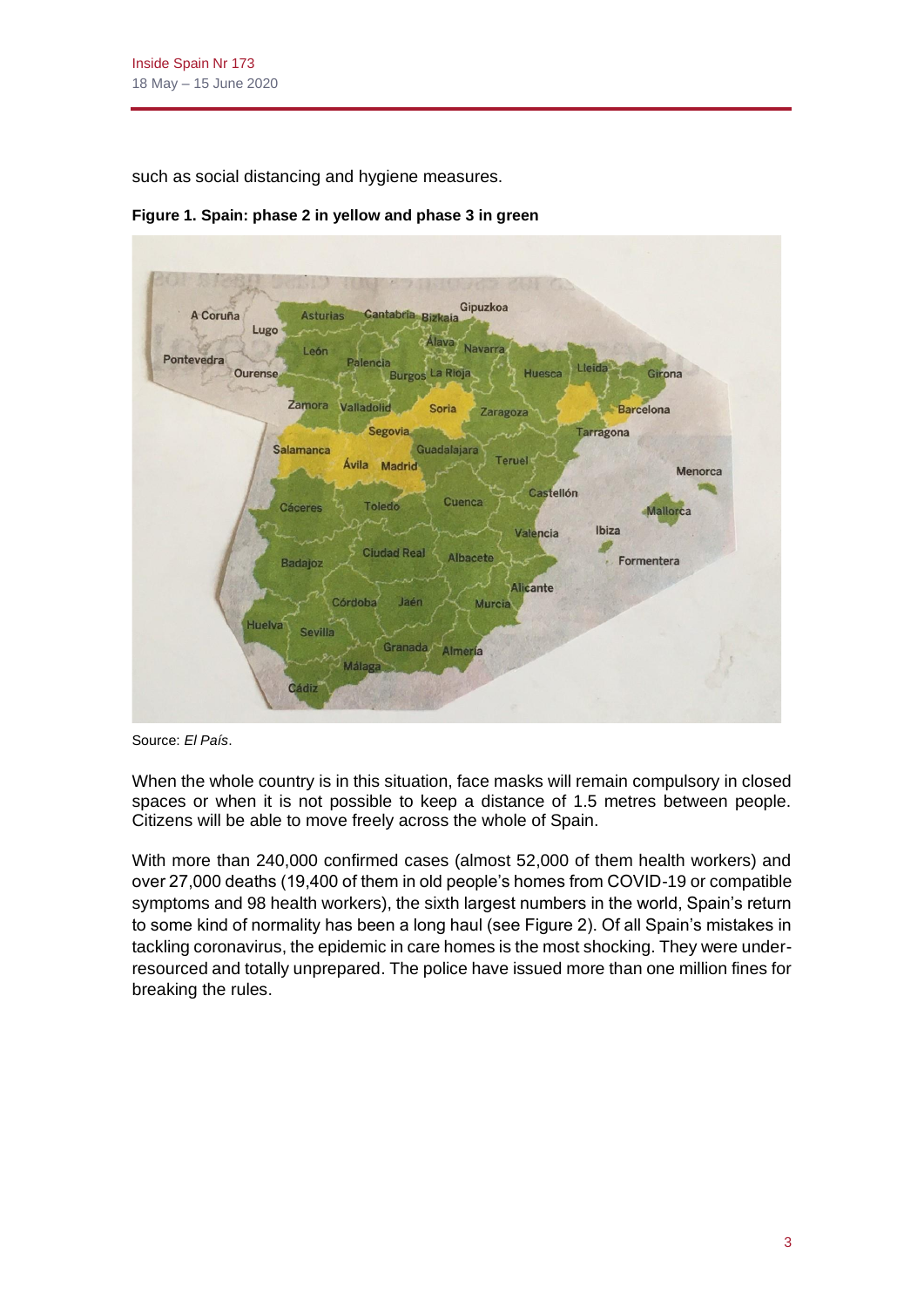|                                   | France  | <b>Spain</b> | Italy   | Germany | Austria | Greece |
|-----------------------------------|---------|--------------|---------|---------|---------|--------|
| <b>Deaths</b>                     | 29.053  | 27.134       | 33.774  | 8.646   | 672     | 179    |
| Deaths per-100,000<br>inhabitants | 43      | 58           | 56      | 10      | 8       | 2      |
| Confirmed cases                   | 149.495 | 240.978      | 234.531 | 183.678 | 16.803  | 2,937  |
| Cases per-100,000<br>inhabitants  | 223     | 516          | 421     | 222     | 19      | 27     |

#### **Figure 2. COVID-19 confirmed cases and deaths (1)**

1) As of 7/VI/2020.

Source: WHO and Eurostat.

The state of emergency, which gives the central government sweeping powers, has been accompanied by the ugly spectacle of squabbling politicians and vitriolic debates in parliament (little more than a litany of insults).

A particularly heated issue was the decision to allow an international women's day demonstration in Madrid in March, as infections continued to rise. The conservative Popular Party and the far-right VOX accused the leftist minority coalition government of criminality. The magistrate Carmen Rodríguez-Medel shelved the case brought against the government's delegate in the Madrid region, the Socialist José Manuel Franco, for authorising the event that may have helped spread the coronavirus, on the grounds that there was insufficient evidence of criminal action.

#### King Juan Carlos under investigation over Saudi rail deal

Juan Carlos, the former King who abdicated six years ago in favour of his son Felipe, faces questions from the Supreme Court over the role he played in a deal which won a Spanish consortium a €6.7 billion contract to build a high-speed rail line in Saudi Arabia.

The Court launched an investigation following press reports that revealed he and his son were beneficiaries of an offshore account in Panama, named as the Lucum Foundation, opened in 2008 with a US\$100 million gift from the late King Abdullah of Saudi Arabia.

King Felipe issued a statement in March saying he had become aware of claims that he was the beneficiary of the account and had renounced any benefit from it. He also renounced his personal inheritance from his father and ended the €195,000 annual allowance paid to him.

The investigation is focusing on possible criminal implications, including kickbacks, money laundering and tax evasion, after King Juan Carlos abdicated in June 2014, at which point he lost his constitutional protection from prosecution as the head of state.

Swiss prosecutors are also investigating an account operated by King Juan Carlos to which money was allegedly transferred by King Abdullah.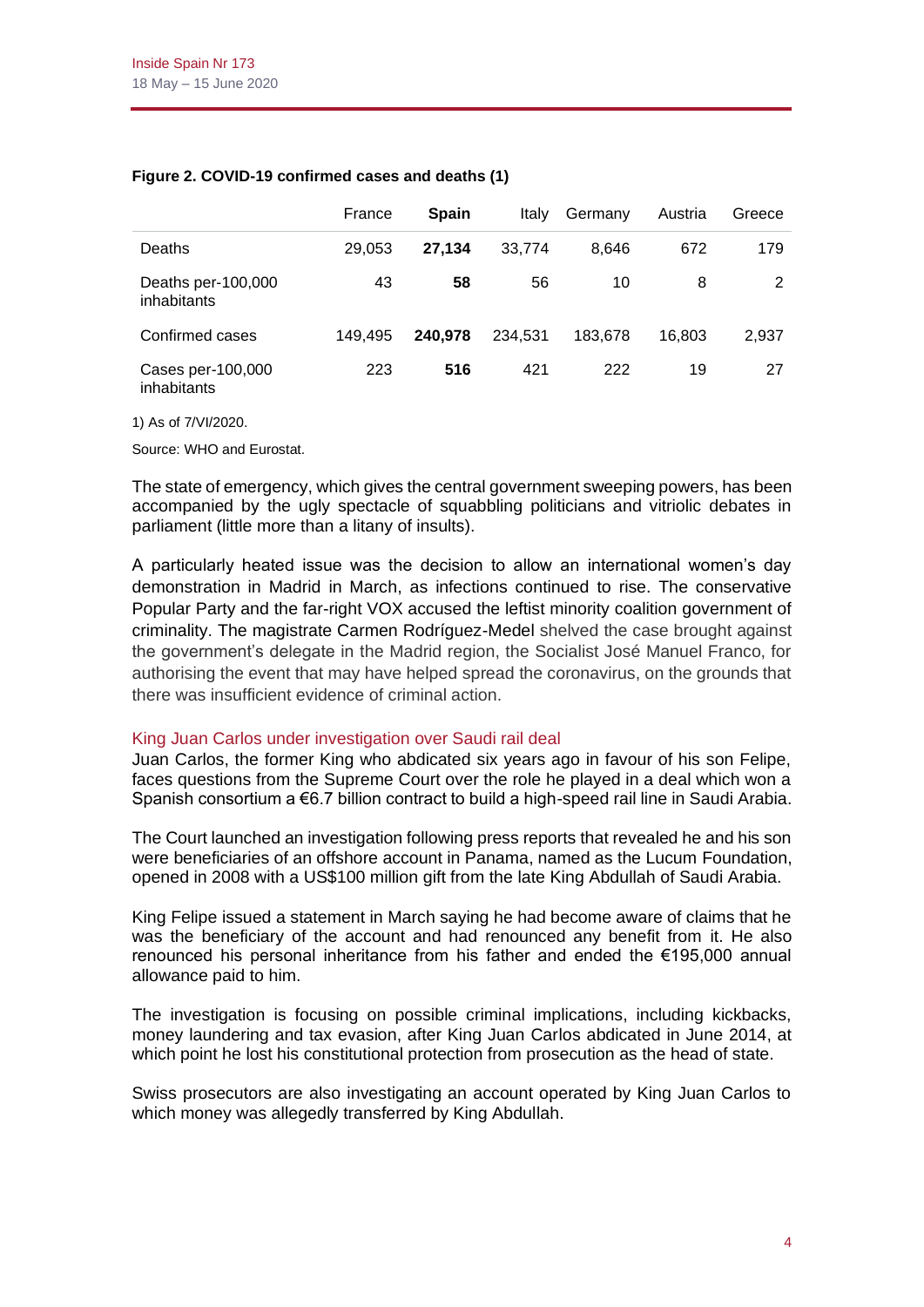Eight of the 16 parties represented in parliament called for the body to set up a commission to investigate Juan Carlos, a move opposed by the ruling Socialists and the conservative Popular Party, the main opposition, which between them have 209 of the 350 seats.

#### Government approves draft law against child abuse

The Cabinet approved a draft bill to protect children and teenagers which includes protocols to be followed by schools as well as sports and leisure centres where minors are present, makes changes to judicial procedures and extends the statute of limitations on the most serious crimes.

In 2018, 38,000 minors were the victims of some kind of criminal act, according to Deputy Prime Minister Pablo Iglesias, the leader of Podemos, the junior partner in the Socialistled minority coalition government.

#### Population rise largest since 2008, due to migrants, fertility rate lowest since 2000

The resident population rose to a record 47.3 million at the start of 2020 after registering the largest growth (+392,921) since the series began in 2008 and entirely due to migrants from abroad, according to the National Statistics Office (see Figure 3).

The net rise in migrants of 451,391 (748,759 immigrants and 297,368 emigrants) was also the highest since 2008 and substantially offset the fall of 57,146 in the natural growth of the population in Spain (357,924 births and 415,070 deaths).

#### **Figure 3. Change in Spain's population 2012-2019**

| Year | 2012 | 2013 2014 2015 | 2016 | 2017                                                                      | 2018 2019(1) |
|------|------|----------------|------|---------------------------------------------------------------------------|--------------|
|      |      |                |      | Change -90,326 -215,691 -62,634 -9,466 +86,940 +131,408 +278,613 +392,921 |              |

(1) Includes statistical correction of -1,324.

Source: INE.

The number of foreign residents (excluding nationalised Spaniards) was up 395,168 in the year to 1 January 2020 at 5.23 million (11% of the population, see Figure 4). The largest increases were in Colombians (+62,355) and Venezuelans (+53,288).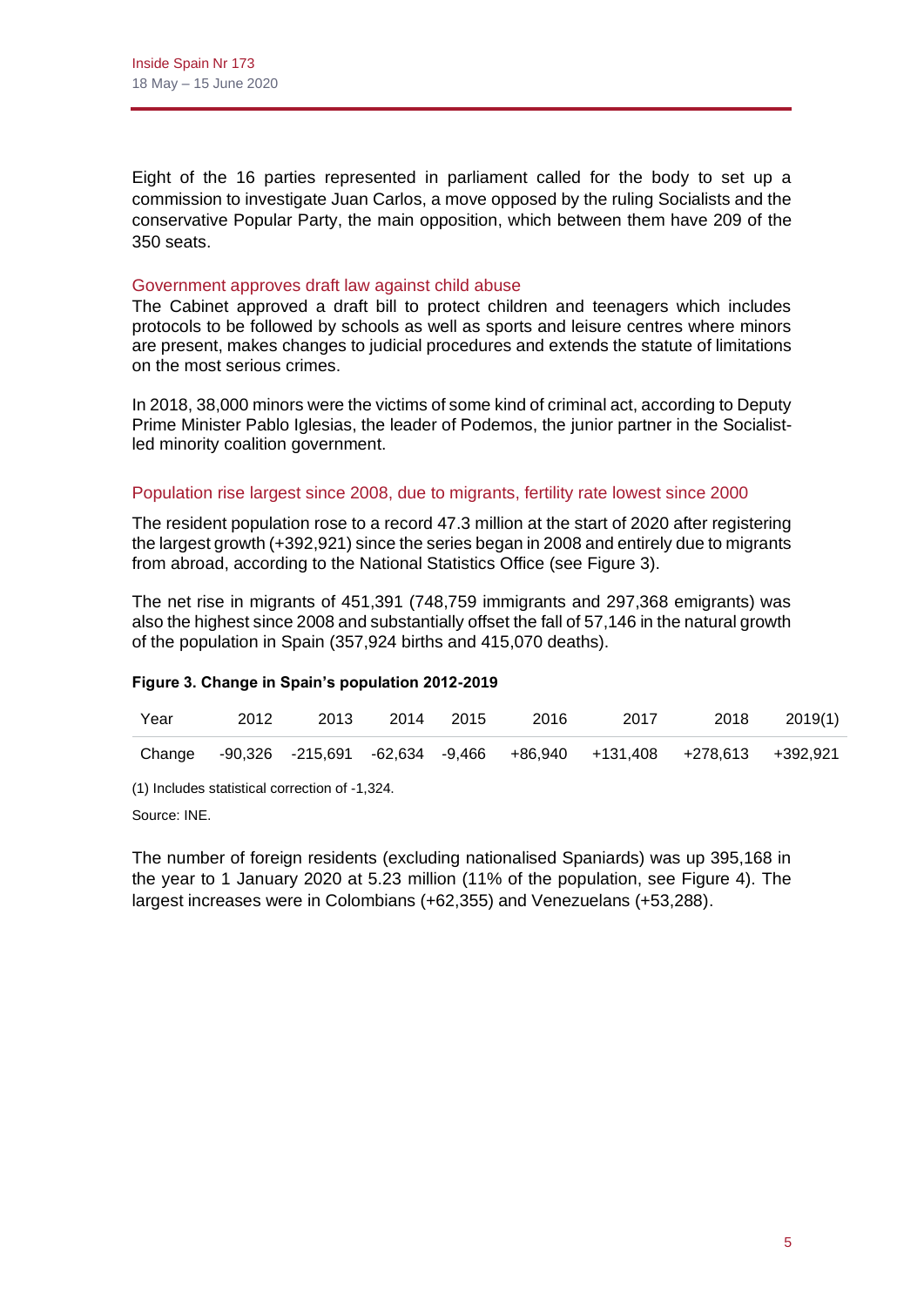|                           | 1 January 2020 (1) | 1 January 2019 | 1 January 2013 |
|---------------------------|--------------------|----------------|----------------|
| Morocco                   | 761,122            | 713,776        | 759,273        |
| Romania                   | 666,936            | 670,186        | 769,608        |
| <b>UK</b>                 | 300,987            | 286,753        | 316,362        |
| Italy                     | 268,151            | 243,748        | 181,046        |
| Colombia                  | 261,537            | 199,182        | 223,140        |
| China                     | 197,390            | 190,600        | 169,645        |
| Venezuela                 | 187,268            | 133,980        | 56,338         |
| Germany                   | 139,250            | 138,321        | 153,432        |
| Ecuador                   | 133,084            | 134,853        | 269,346        |
| <b>Bulgaria</b>           | 122,946            | 123,335        | 147,310        |
| Total of all<br>countries | 5,235,375          | 4,840,207      | 5,072,680      |

#### **Figure 4. Foreign residents by nationality, top 10 countries**

(1) Provisional figures.

Source: INE.

Data for the resident population began to be produced as of 2013, and is different from that based on those registered in their local town hall (*empadronados*), as this includes those whose usual residency is not in Spain, such as Britons with holiday homes.

Of the 748,759 immigrants, 16.3% more than in 2018, 664,557 were foreign and 84,202 Spaniards (51,669 of whom had been born abroad).

The fertility rate in 2019 at 1.23 children per woman was the lowest since 2000. The natural growth of the population was negative for the third year running.

Between 2009 and 2019 the fertility rate dropped from 1.38 to 1.23. Close to one-quarter of births last year (22.3%) were to foreign mothers (20.8% in 2018). The fertility rate of foreign mothers was 1.59 and 1.17 for Spanish ones.

The average age of women giving birth to their first child was 32.9 years in 2019. Almost 10% of babies born last year were to mothers over the age of 40 (4.2% in 2008).

The high rate of unemployment for those aged 25 to 35 and the precariousness of many labour contracts are the main reasons for the low and declining birth rate, something that will be accentuated this year because of the impact of coronavirus.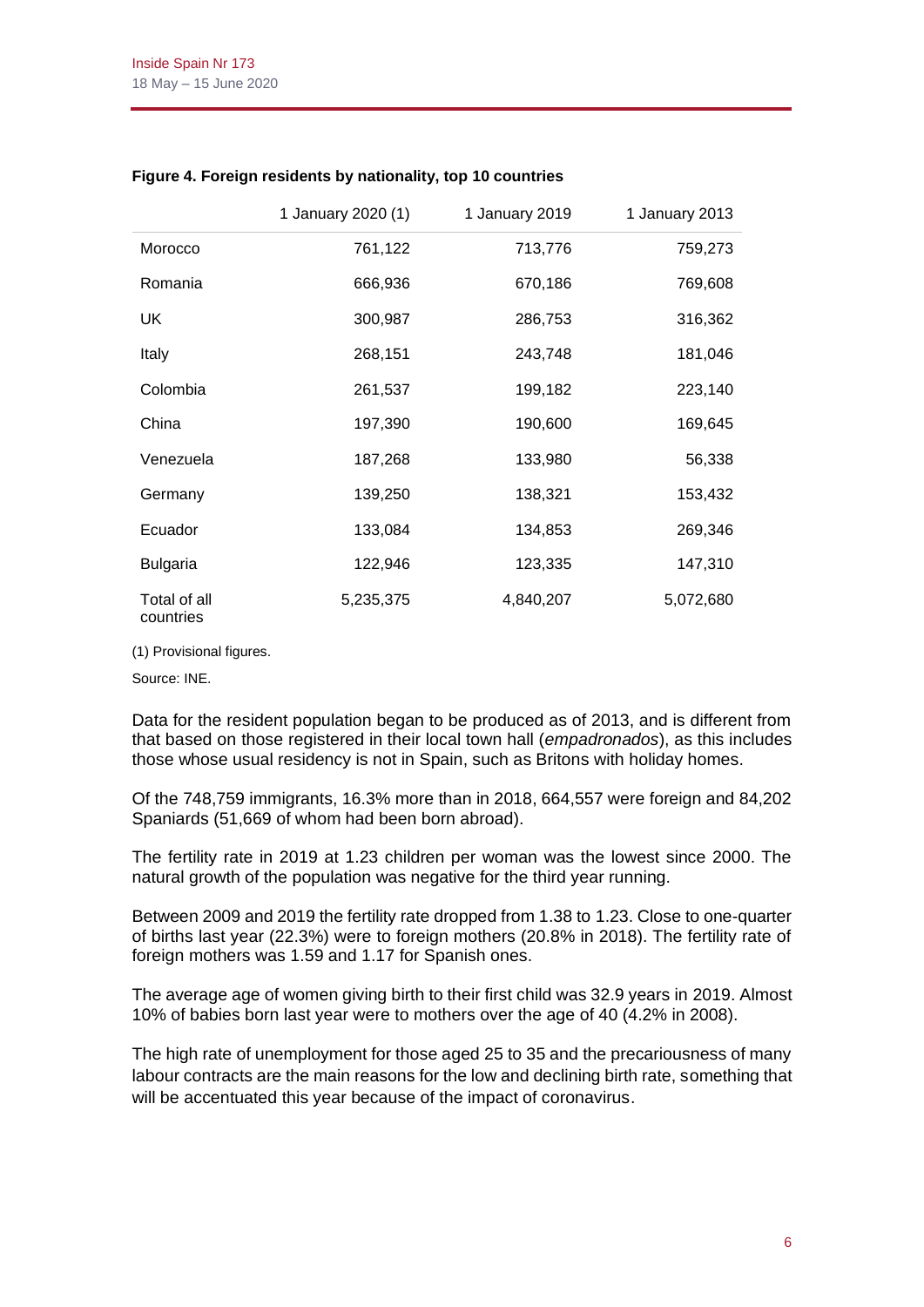# Support for Basque independence continues to fall

Only 14% are in favour of independence for the Basque Country compared with 16%, according to the latest poll by the University of Deusto. Just over one-third backed more autonomy for the region (see Figure 5).

## **Figure 5. Preferences for the Basque Country's territorial model (% of replies)**

|                                       | % of replies |
|---------------------------------------|--------------|
| No autonomy                           | 2.1          |
| Less autonomy than now                | 3.3          |
| The same degree of autonomy as<br>now | 32.9         |
| Don't know                            | 13.2         |
| More autonomy than now                | 34.6         |
| Independence                          | 14.0         |

Source: Deustobarómetro Social, University of Deusto.

The Basque terrorist group ETA laid down its arms in 2017 after a 50-year struggle for independence and opted for a political path. It murdered 829 people in bombings and shootings. Its last killing was in 2010.

ETA's political heirs, EH Bildu, have five MPs at the national level and the more moderate Basque Nationalist Party (EAJ/PNV) seven.

## Record number of 'golden' visas

A total of 8,061 'golden' visas were granted in 2019, 22.6% more than the previous year and a record number for the seventh year running. These visas, under a law approved at the end of 2013, enable non-EU citizens to obtain residency permits in return for investing certain amounts or buying a property for more than €500,000.

#### **Figure 6. Golden visas granted for buying property**

|                 | 2013 | 2014 | 2015 | 2016 | 2017 | 2018 | 2019 |
|-----------------|------|------|------|------|------|------|------|
| Golden<br>visas |      | 489  | 658  | 661  | 575  | 599  | 681  |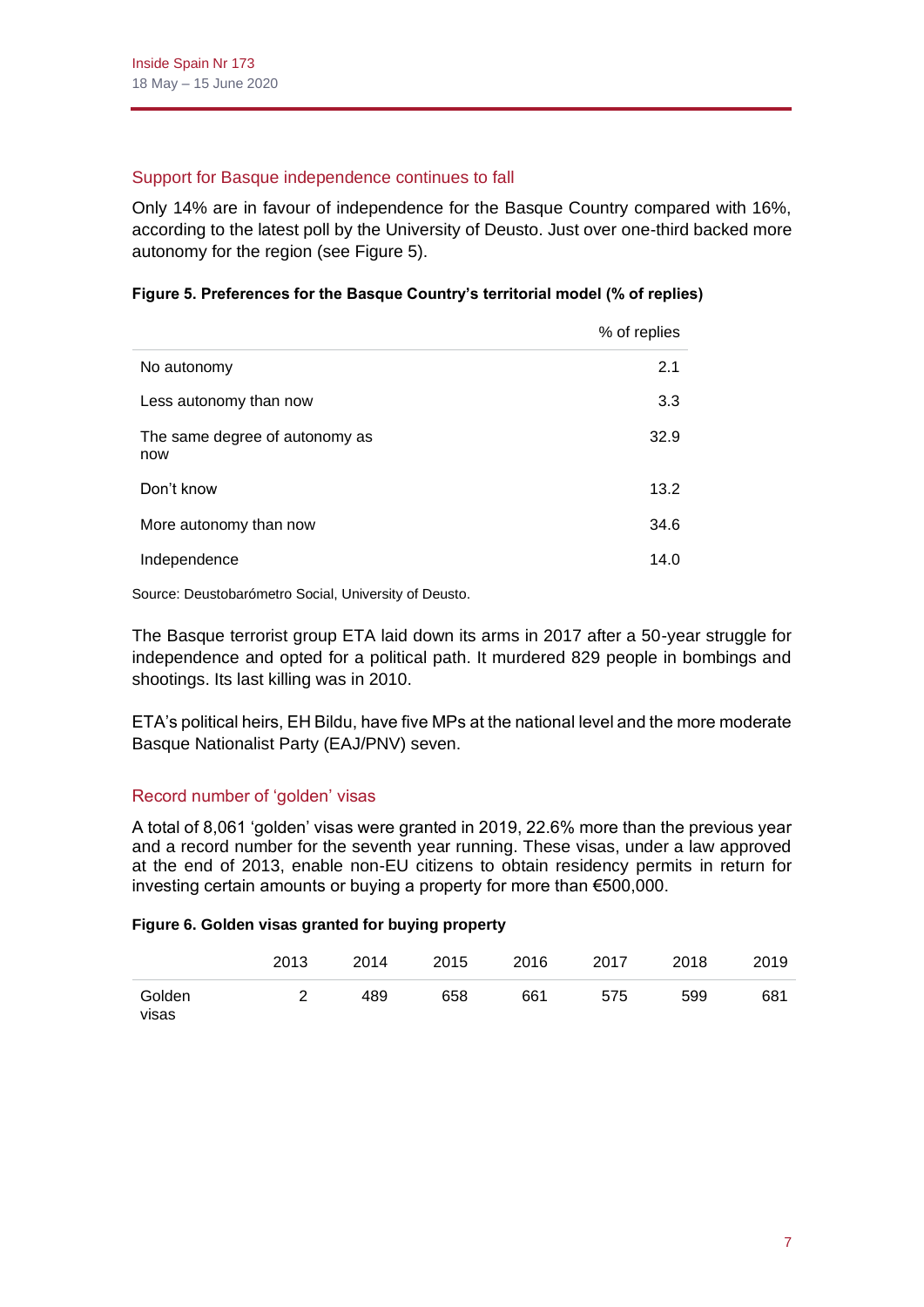# **The economy**

#### Government launches minimum living income scheme

Around 850,000 of the poorest households (some 2.3 million people) are expected to benefit from the government's targeted minimum living wage scheme aimed at providing a better social safety net.

Only the far-right VOX opposed it on the tenuous grounds it would have a 'call effect' on illegal immigrants. Foreigners, however, need to live legally in Spain for at least a year in order to be eligible. Nevertheless, the party abstained in the parliamentary vote.

The plan, part of the agreement last November between the Socialists and Unidos Podemos to form their minority coalition government and costing around €3 billion a year (0.24% of GDP), sets a minimum monthly income depending on the number of children in a household (see Figure 7).

The basic amount for an adult without children is  $€462$ , close to half the legal minimum wage, and the maximum €1,015. Claimants have to be under 65, as over that age there are non-contributory pensions that pay out a minimum of €462 a month.

|                                          | €      |
|------------------------------------------|--------|
| One adult                                | 462    |
| One adult and one child                  | 700(1) |
| One adult and two children               | 838(1) |
| One adult and three or more<br>children  | 977(1) |
| Two adults                               | 600    |
| Two adults and one child                 | 738    |
| Two adults and two children              | 877    |
| Two adults and three or more<br>children | 1,015  |
| Three adults                             | 738    |
| Three adults and one child               | 877    |
| Three adults and two children            | 1,015  |
| Four adults                              | 877    |
| Four adults and one child                | 1,015  |
| Other families                           | 1,015  |
|                                          |        |

#### **Figure 7. Monthly minimum income in euros by family composition**

(1) Includes €100 more for single parent families.

Source: Social Security Ministry.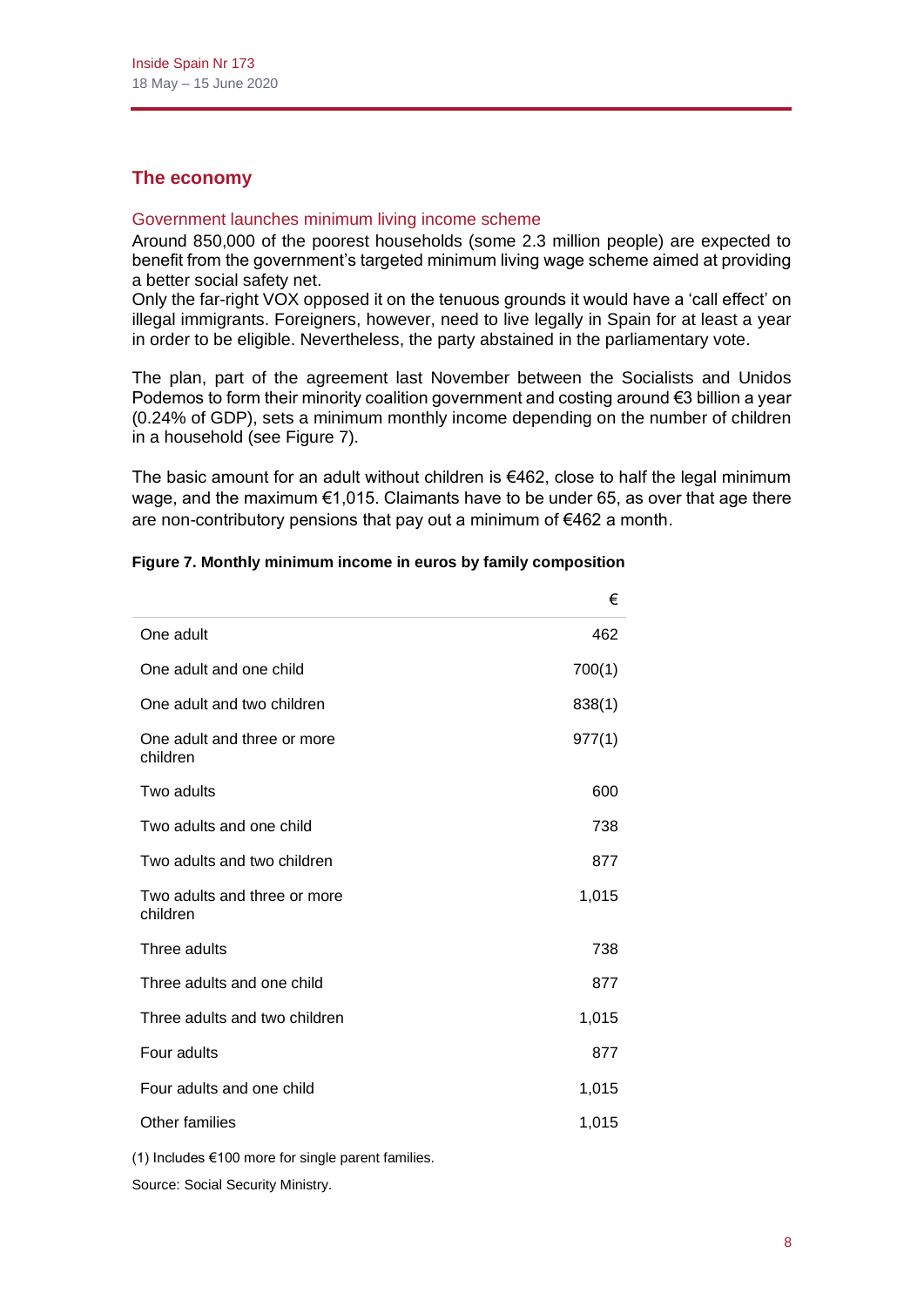The programme hopes to lift around 1.6 million people out of extreme poverty, a group that accounts for 12.4% of the population, compared with the EU average of 6.9%. And 26.1% of the population is at risk of poverty, meaning they are living on less than 60% of the average income, or €8,871 a year.

UN special rapporteur Philip Aston denounced Spain's poverty rate, one of the highest in the EU, in a report earlier this year. The coronavirus crisis is accentuating it.

Social expenditure is highly oriented in Spain towards the elderly. Spain has the lowest average family benefits per child in the EU, and tax deductions are of limited advantage.

The scheme is compatible with having a salary up to a certain amount. Many people in Spain earn a tiny amount, which is not sufficient for the barest needs.

The programme is not the first of its kind in Spain. There are some 17 different schemes run by regional governments, but the distribution of the aid is very uneven and only reaches around 300,000 homes.

The minimum income will add a significant and permanent structural cost to Spain's problematic budget and will require a similar structural saving unless there is a big rise in government revenue. The Independent Authority for Fiscal Authority (Airef) forecasts a fiscal deficit this year of as much as 14% of GDP, higher than the government's estimate of 10.3%.

Spain's tax burden is well below the EU average (see Figure 8). Marginal personal tax rates are similar to the bloc's average. The problem lies with the effective rates for individuals and companies because of exemptions, deductions, rebates and loopholes, as well as fraud and evasion.

|           | 2002 | 2007 | 2018 |
|-----------|------|------|------|
| France    | 44.1 | 44.5 | 48.4 |
| Italy     | 39.7 | 41.5 | 42.0 |
| Germany   | 39.6 | 39.3 | 41.5 |
| EU        | 38.6 | 39.2 | 40.3 |
| Portugal  | 33.9 | 35.0 | 37.2 |
| Spain     | 34.1 | 37.3 | 35.4 |
| <b>UK</b> | 33.2 | 35.0 | 35.1 |
| Ireland   | 29.1 | 32.1 | 23.0 |

#### **Figure 8. Tax-to-GDP ratio, 2002, 2007 and 2018 (1)**

(1) The sum of taxes and net social security contributions as a percentage of GDP.

Source: Eurostat.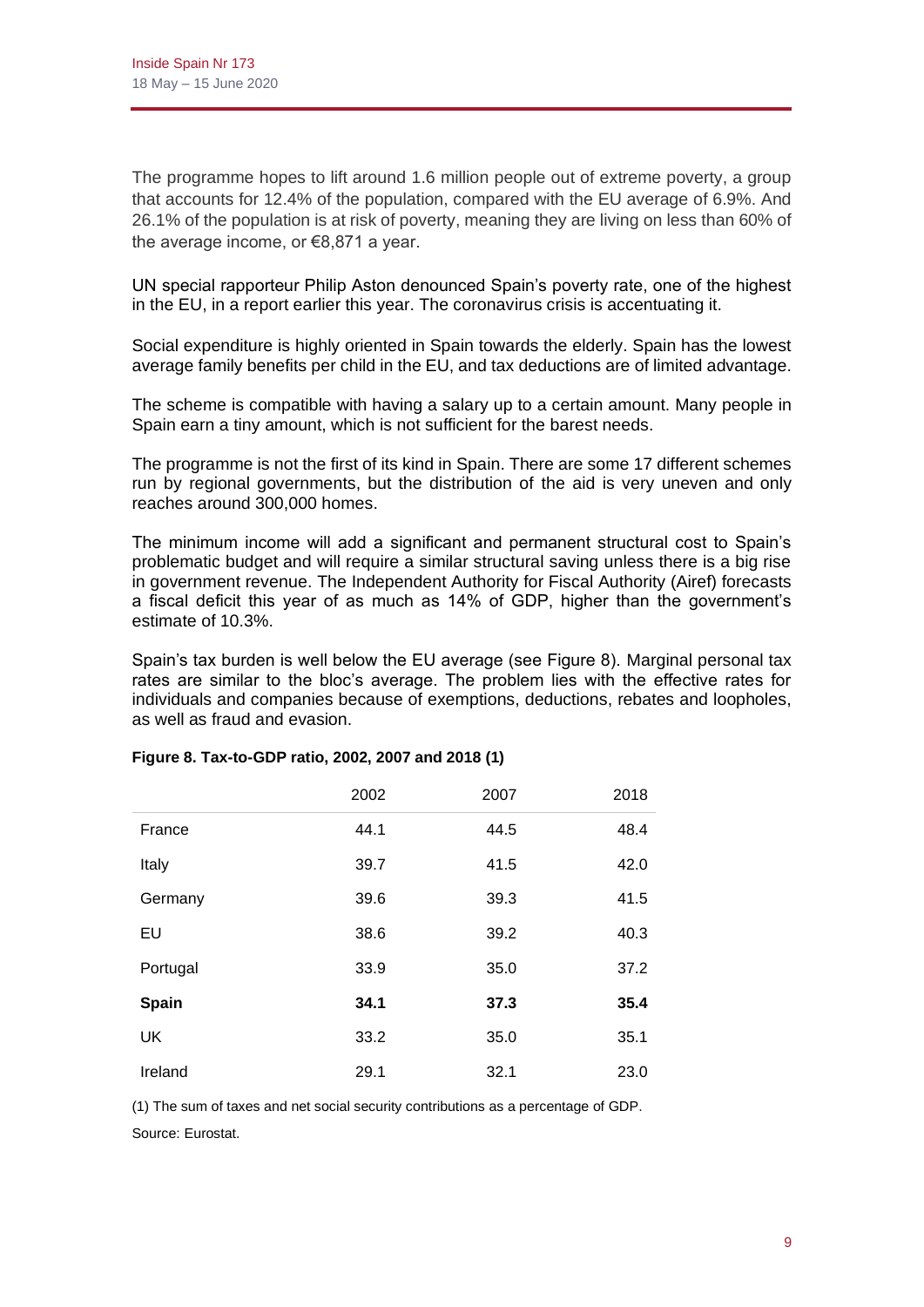#### Spain to be hardest hit under renewed outbreak of COVID-19

The economy would shrink by more than 14% if a second wave of infections hits the country before the end of the year, the largest fall among developed countries, the Parisbased OECD think tank forecast (see Figure 9). If a second virus outbreak is avoided, the fall would be  $11\%$ <sup>1</sup>

|              | Single-hit<br>scenario | Double-hit<br>scenario |
|--------------|------------------------|------------------------|
| France       | $-11.4$                | $-14.4$                |
| Germany      | $-6.6$                 | -8.8                   |
| Italy        | $-11.3$                | $-14.0$                |
| <b>Spain</b> | $-11.1$                | $-14.4$                |
| UK           | $-11.5$                | $-14.0$                |
| Euro zone    | $-9.1$                 | $-11.5$                |

#### **Figure 9. GDP growth rate forecasts, 2020**

Source: OECD.

The recovery in growth in 2021would be slower in the double-hit scenario, at 5%, compared with a rebound of 7.5% in single-hit scenario. 'In both scenarios, the fall in domestic demand, due to job destruction and the shutdown of activity, is the key driver of the contraction', the OECD reported. 'The drop in external demand, especially in tourism services, will also weigh very strongly on the economy in 2020'. Tourism at more than 12% of GDP is a cornerstone of the economy.

Under the worst-case scenario, exports of goods and services, one of the engines of Spain's recovery from the 2008 global financial crisis, would plummet almost 20% this year and imports 21%. The unemployment rate, however, would not rise above the already projected 20% (below the peak of 26% in 2013) and general government debt would reach 129% of GDP.

The number of international tourists in March fell by 64% year-on-year and was zero in April because of border closures. Some activity is beginning to pick up as confinement measures are eased. The government said foreign visitors would no longer have to undergo a two-week quarantine from 1 July. An exception was made this week for 10,900 Germans who arrived in the Balearic Islands. They did not have to observe the quarantine because a safe corridor was established.

<sup>1</sup> Report available a[t https://www.oecd-ilibrary.org//sites/0d1d1e2e-](https://www.oecd-ilibrary.org/sites/0d1d1e2e-en/1/3/3/42/index.html?itemId=/content/publication/0d1d1e2e-en&_csp_=bfaa0426ac4b641531f10226ccc9a886&itemIGO=oecd&itemContentType=)

[en/1/3/3/42/index.html?itemId=/content/publication/0d1d1e2e-](https://www.oecd-ilibrary.org/sites/0d1d1e2e-en/1/3/3/42/index.html?itemId=/content/publication/0d1d1e2e-en&_csp_=bfaa0426ac4b641531f10226ccc9a886&itemIGO=oecd&itemContentType=)

[en&\\_csp\\_=bfaa0426ac4b641531f10226ccc9a886&itemIGO=oecd&itemContentType=#.](https://www.oecd-ilibrary.org/sites/0d1d1e2e-en/1/3/3/42/index.html?itemId=/content/publication/0d1d1e2e-en&_csp_=bfaa0426ac4b641531f10226ccc9a886&itemIGO=oecd&itemContentType=)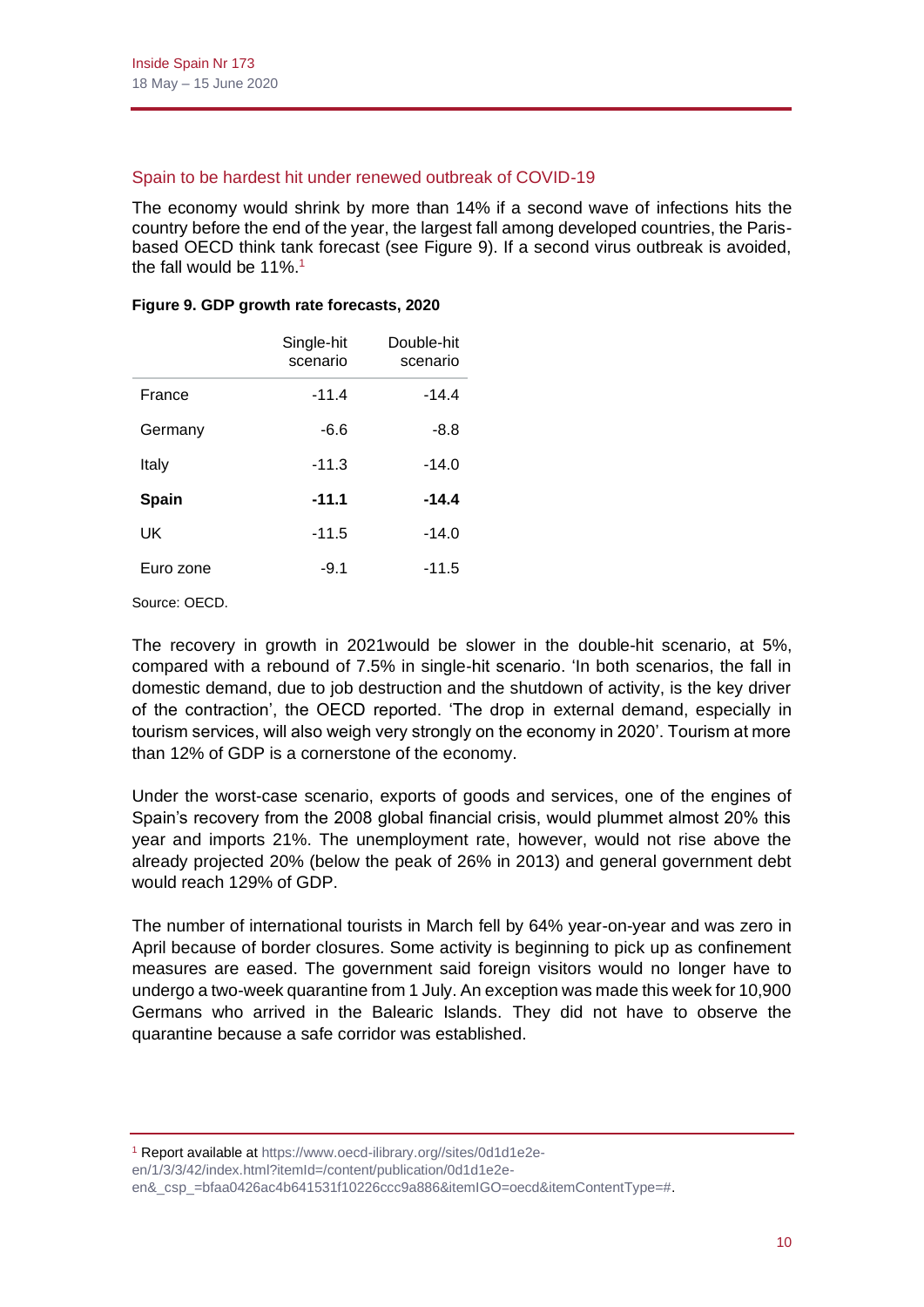It was not clear whether British holidaymakers, who last year accounted for around onefifth of the total 83 million tourists, would be able to return to Spain in droves. This will depend on the extent to which the UK, worse hit than Spain, reaches the same epidemiological situation as Spain.

Another problem is that while Spain plans to end its quarantine policy, the UK imposed a 14-day quarantine of its own for arrivals from 8 June, including returning holidaymakers, for an unspecified time. Unless lifted, this would deter people from holidaying in Spain.

The registered unemployed rose by 26,573 to 3.85 million at the end of May, a much smaller rise than the 282,891 in April, the first full month after COVID-19.

The jobless total was 778,285 higher than in May 2019 and excludes the 2.3 million furloughed workers, 387,815 of whom returned to work last month.

The number of social security contributors increased by 97,462 to 18.56 million, indicating a recovery in sectors such as construction and agriculture, as a result of the easing of the lockdown measures.

#### New foreign direct investment down 72%

FDI flows to Spain fell 72% in 2019 to US\$12.4 billion, after three consecutive years of growth (see Figure 10), while outflows were also down at US\$24.1 billion (see Figure 11), according to UNCTAD's 2020 World Investment Report.

|         | 2016  | 2017  | 2018 | 2019 |
|---------|-------|-------|------|------|
| France  | 23.1  | 24.8  | 38.2 | 33.9 |
| Germany | 15.6  | 60.3  | 73.6 | 36.3 |
| Italy   | 28.5  | 24.0  | 32.9 | 26.6 |
| Spain   | 31.6  | 38.8  | 45.0 | 12.4 |
| UK      | 258.7 | 101.2 | 65.3 | 59.1 |

#### **Figure 10. FDI flows, 2016-19 (US\$ billion)**

Source: World Investment Report 2020, UNCTAD.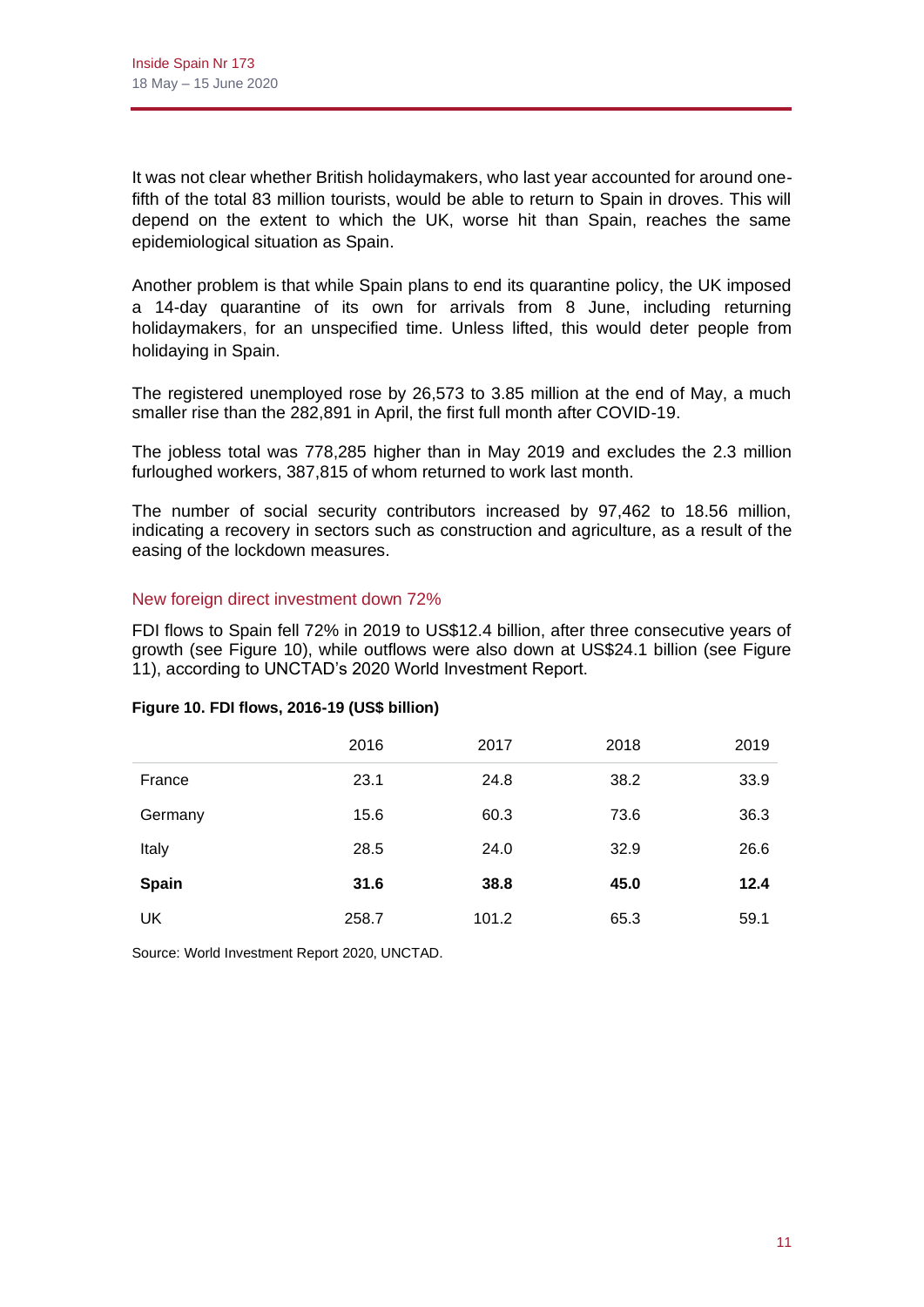|              | 2016        | 2017   | 2018  | 2019  |
|--------------|-------------|--------|-------|-------|
| France       | 64.8        | 35.9   | 105.6 | 38.7  |
| Germany      | 63.7        | 104.1  | 78.8  | 98.7  |
| Italy        | 16.2        | 24.5   | 32.7  | 24.9  |
| <b>Spain</b> | 43.94       | 52.34  | 27.07 | 24.13 |
| UK           | $-37.60(1)$ | 117.54 | 41.42 | 31.48 |

# **Figure 11. FDI outflows, 2016-19 (US\$ billion)**

(1) Disinvestments greater than investments.

Source: World Investment Report 2020, UNCTAD.

The stock of inward investment in 2019 stood at US\$751.5 billion, up from US\$659.0 billion in 2018 (see Figure 12). The big rise reflected the €/US\$ exchange rate. Spain's figures are in euros and UNCTAD's in US dollars for all countries.

#### **Figure 12. FDI inward stock, 2000, 2010 and 2019 (US\$ billion)**

|              | 2000  | 2010    | 2019    |
|--------------|-------|---------|---------|
| France       | 184.2 | 630.7   | 868.7   |
| Germany      | 470.9 | 955.8   | 953.3   |
| Italy        | 122.5 | 328.0   | 445.7   |
| <b>Spain</b> | 156.3 | 628.3   | 751.5   |
| UK           | 439.4 | 1,068.1 | 2,075.3 |

Source: World Investment Report, 2020, UNCTAD.

The stock of outward direct investment stood at US\$606.5 billion, up from US\$562.9 billion (see Figure 13).

#### **Figure 13. FDI outward stock, 2000, 2010 and 2019 (US\$ billion)**

|              | 2000  | 2010    | 2018    |
|--------------|-------|---------|---------|
| France       | 365.8 | 1,172.9 | 1,532.8 |
| Germany      | 483.9 | 1,364.5 | 1,719.4 |
| Italy        | 169.9 | 491.2   | 558.4   |
| <b>Spain</b> | 129.2 | 653.2   | 606.5   |
| UK           | 940.2 | 1,686.2 | 1,949.4 |

Source: World Investment Report, 2020, UNCTAD.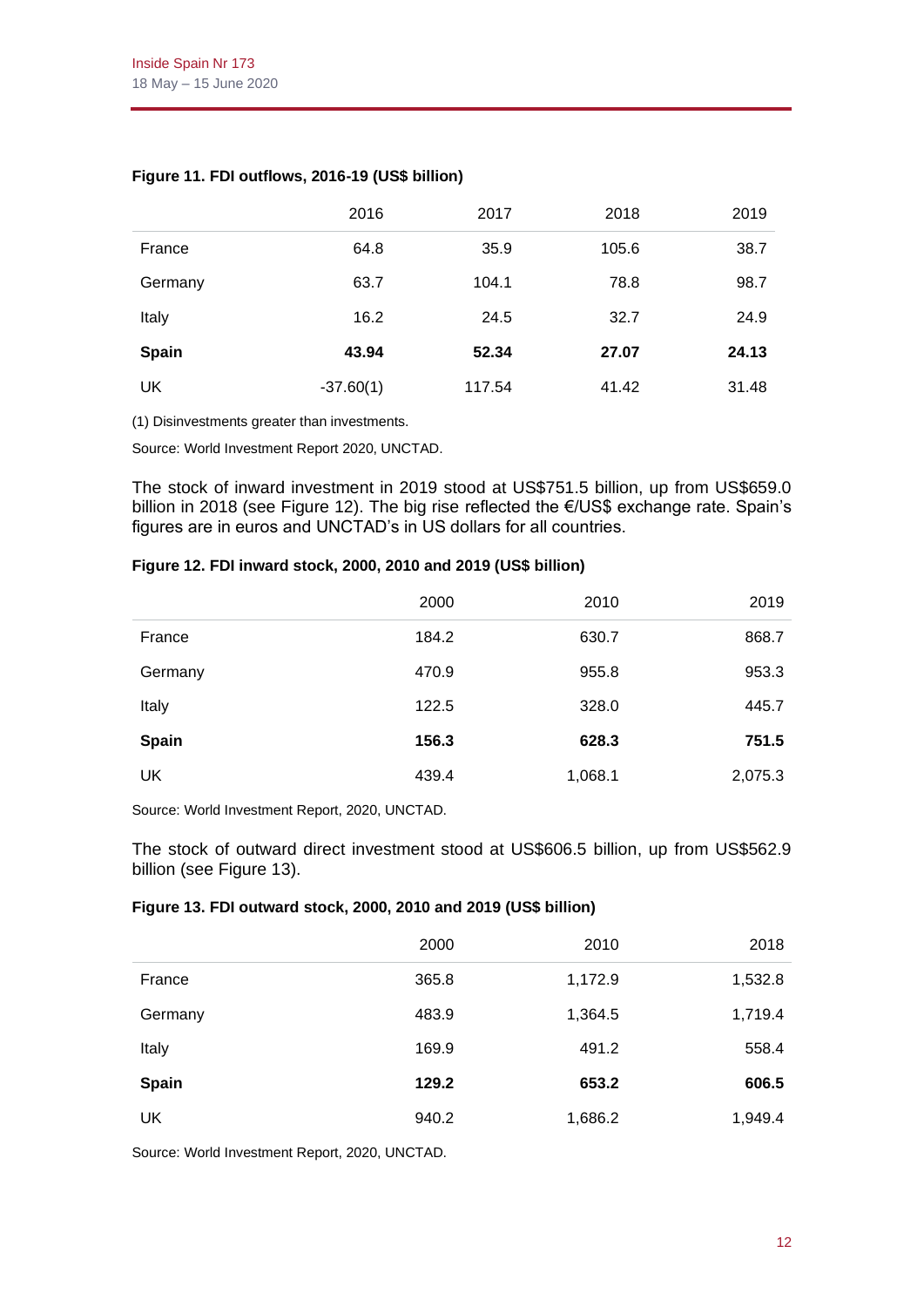## Spain's banks have EU's lowest solvency level

The banking sector went into the COVID-19 crisis in a stronger position than when the 2008 global financial crisis hit Spain, but the average solvency level is the lowest among European countries, according to the results of the latest transparency exercise by the European Banking Authority (EBA).

Spain's fully loaded CET1 ratio, based on the 12 largest banks, is 11.9% (see Figure 14).

|            | $\%$ |
|------------|------|
| Iceland    | 21.8 |
| Finland    | 17.6 |
| Poland     | 15.9 |
| EU average | 14.8 |
| <b>UK</b>  | 14.6 |
| France     | 14.6 |
| Germany    | 14.6 |
| Italy      | 13.2 |
| Spain      | 11.9 |

|  |  | Figure 14. Average fully loaded CET1 ratios of European banks (%) |  |  |  |
|--|--|-------------------------------------------------------------------|--|--|--|
|--|--|-------------------------------------------------------------------|--|--|--|

Source: European Banking Authority.

Spanish banks justify their traditionally lower solvency ratios as the bulk of their business is retail and thus less volatile, and so needs less equity than investment banking. The Basque Kutxabank has the highest ratio (16.9%) and Santander, one of the euro zone's largest by market capitalisation and a globally systemic bank, the lowest (11.4%).

The EBA asked banks in March not to pay dividends until October in order to boost their capacity to absorb losses and support lending during the pandemic. Santander went further and cancelled its final 2019 dividend.

# **Corporate scene**

#### Nissan to close Barcelona plant…

Nissan is to close its commercial vehicle factory in Barcelona as of December, with the loss of some 3,000 jobs directly and up to 22,000 indirectly, prompting protests and a blockade of the plant. The Japanese company is part of a three-way alliance with Renault and Mitsubishi, which are also restructuring their global operations.

The plant has been running at about 30% of capacity, far below that needed to make it profitable. In fiscal 2019 it produced 55,000 vehicles, about 10% of total European